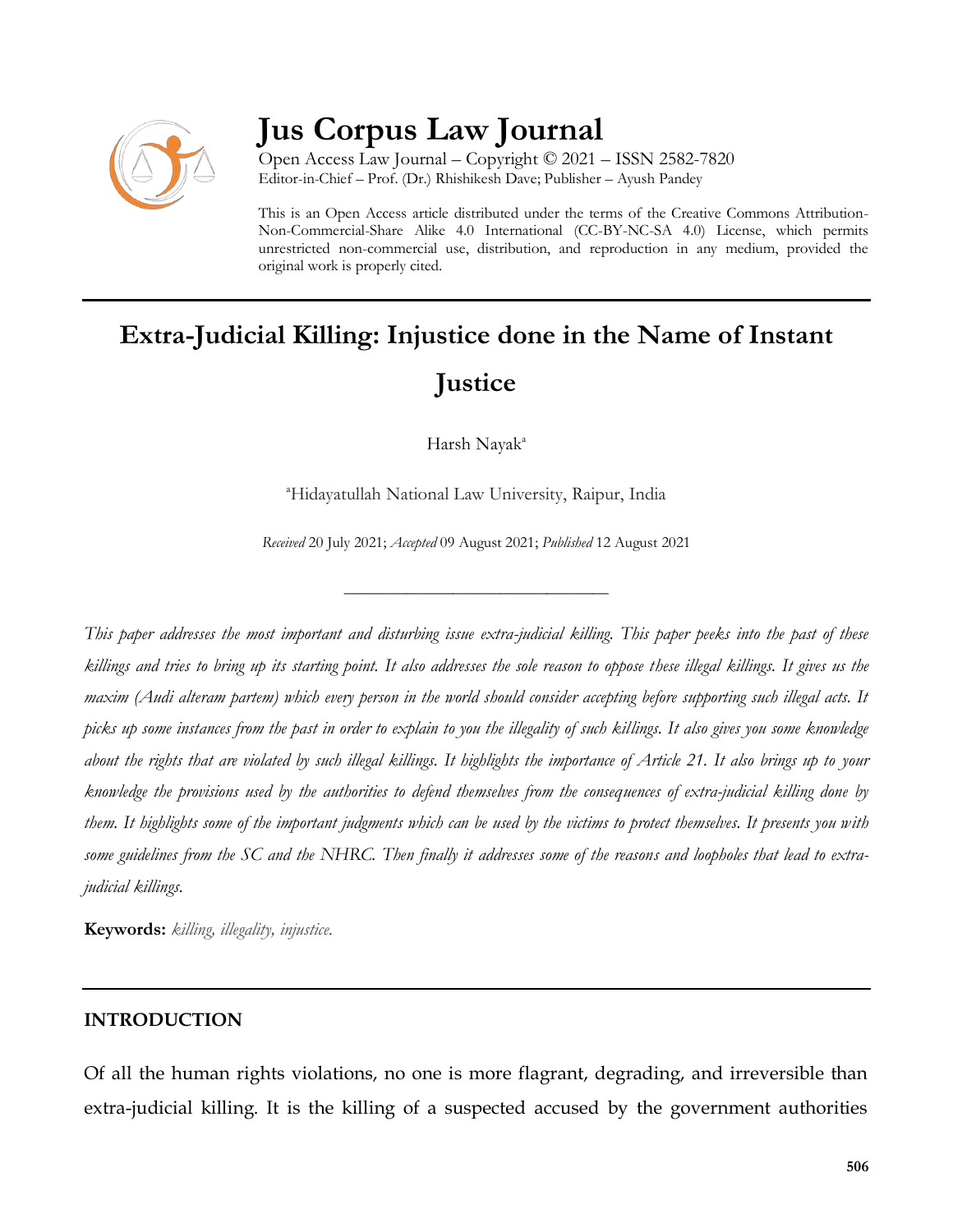without following any due process of law or without any sanction from the court of law. This is generally done by the state in order to implement what can be considered instant justice by skipping the whole criminal justice procedure. While the public conscience should be seen as an aberration of the firm rule of law, such a fierce misuse of governmental authority does not frequently affect public consciousness. Far from denouncing these occurrences as abominable crimes, individuals generally welcome the occurrence of such profile encounters.

In a democracy, the basic objective is that each and every citizen gets equal rights, opportunities, liberties, and other basic benefits that come with the basic human rights within a civilized society by the chosen government<sup>1</sup>. The state executive, mostly, police, as a rule, is accountable for the safety of the accused from pre-trial to the post-trial stage and if the suspected accused dies in prison, the integrity and behavior of the police raises doubts. This could lead to grounds such as gross negligence on the part of the police, or commission of any act illegal on the part of the police to achieve their own interest or failure to respect their responsibilities, which are enshrined in the statutes and any such possible facts and circumstances established by the court. If extrajudicial executions become a means to dispense justice, they would impede democracy and represent hegemony in India.

"**Audi alteram partem**" means that "both parties need to be heard," which is the cornerstone of the protection of the accused during trial<sup>2</sup>. It is possible that the accused has actually not done the crime for which he or she was held, if he or she is not allowed to represent himself in front of the judiciary then he would suffer because of someone else's wrongful act. Each person shall have the right to be heard and all accused shall be held before the Court for a fair trial. But the murder of an accused before a fair trial would entail the mockery of the due process of law and the violation of fundamental rights that the Indian Constitution has imposed upon the accused.

 $\overline{a}$ 

<sup>1</sup> Shrijita, 'A Short Study On Extrajudicial Killings' (*legalserviceindia*)

[<sup>&</sup>lt;http://www.legalserviceindia.com/legal/article-2777-a-short-study-on-extrajudicial-killings.html>](http://www.legalserviceindia.com/legal/article-2777-a-short-study-on-extrajudicial-killings.html) accessed on 15 July 2021

<sup>2</sup> Aman Kumar Sinha, 'Extra-Judicial Killings: A Threat to Democracy' (*IJSR*, 9 November 2019)

[<sup>&</sup>lt;https://www.ijsr.net/archive/v9i11/SR201021151412.pdf>](https://www.ijsr.net/archive/v9i11/SR201021151412.pdf) accessed on 15 July 2021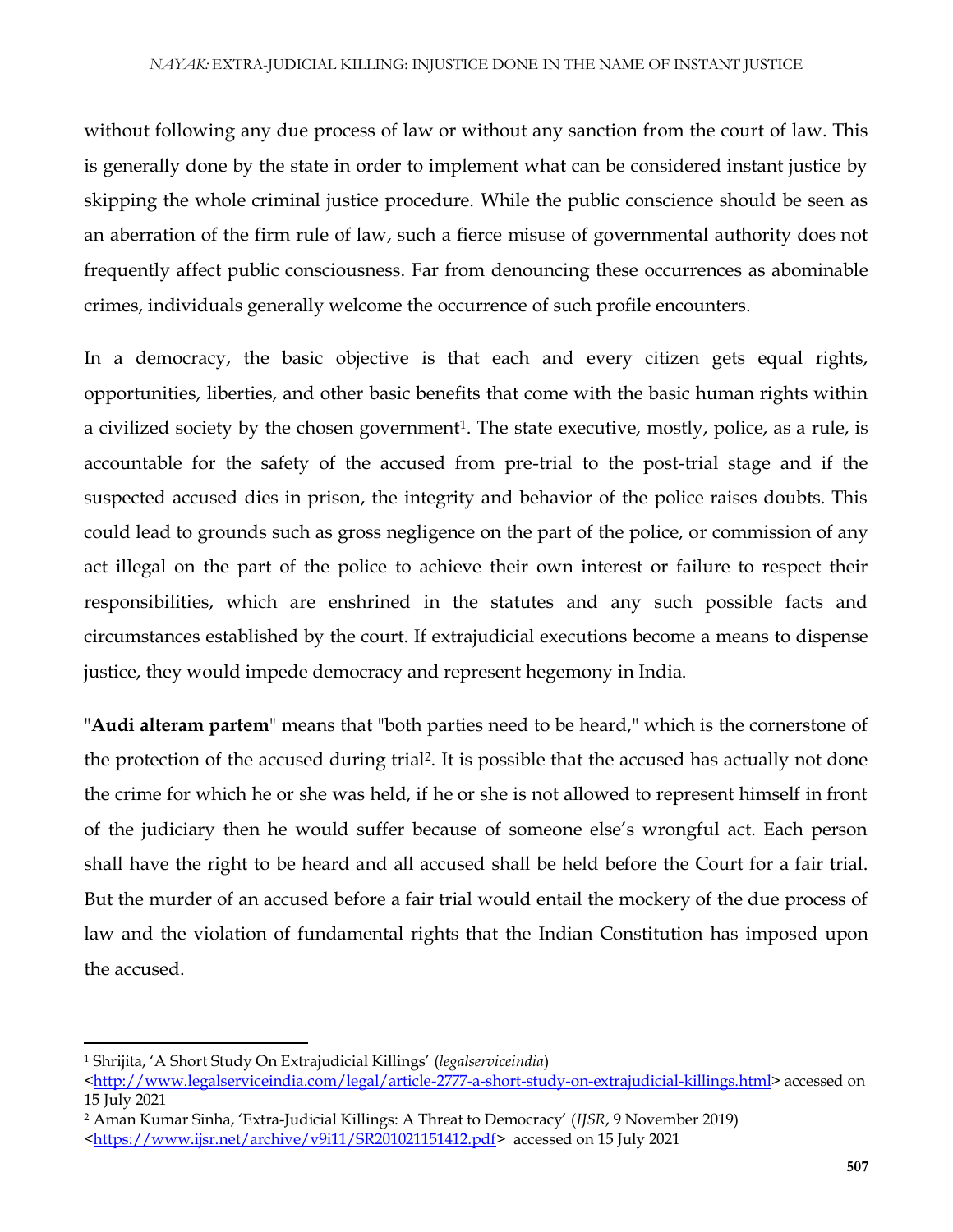#### **GLIMPSES OF EXTRA-JUDICIAL KILLINGS IN INDIA**

The development of the concept of extra-judicial killings finds its start with the Hindu Scriptures providing insight into India's past criminal law system, which includes Manu-Smriti texts and the Manu Code stating that torture is required to protect peace and avert crimes. This rule was used by many kings in order to bring peace to their respective states. A large number of these authorities tortured the accused of the disclosure of the truth, some were tortured or made to admit the crimes they did not commit, sometimes leading to the killing of the accused. The Mohammedan law believed in the concept of an eye for an eye. Which led to enormous torture and harsh treatment of the accused criminals. After the fall of the Mughal Empire, the Britishers took over the control of the legal system of India<sup>3</sup>. By employing torturing to question the accused, and involving the kotwals, for torturing and executing prisoners without trials, the British became a contributor to the atrocities upon the undertrial prisoners.

Briefly, we did not break with our colonial heritage in the first year of our freedom. The legal and administrative apparatus was entirely British Indians and the judiciary just continued what was created by the Britishers<sup>4</sup>. In order to cope with freedom and limit non-cooperation civil disobedience activities, the oppressive legal system developed by the Britishers is still implemented in Independent India. Police and security services have been using them in different situations in the past – in order to quench insurgencies like Bengal in the 1960s and Punjab in the 1980s. Many of these deaths are currently covered by national security crimes, including terrorism, and inactive conflict regions including the Kashmiri region, North East India states including Manipur, and the Maoist insurgency's Central India territories. This kind of killing is also common in "ordinary" settings such as in those states that have no active conflicts (such as Uttar Pradesh) and in routine law enforcement operations. As a consequence,

 $\overline{a}$ 

<sup>3</sup> Anjali, 'A Critical Analysis of Extra judicial Killings in India' (*legalserviceindia)* [<http://www.legalserviceindia.com/legal/article-5925-a-critical-analysis-of-extra-judicial-killings-in](http://www.legalserviceindia.com/legal/article-5925-a-critical-analysis-of-extra-judicial-killings-in-india.html)[india.html>](http://www.legalserviceindia.com/legal/article-5925-a-critical-analysis-of-extra-judicial-killings-in-india.html) accessed on 15 July 2021

<sup>4</sup> K G Kannabiran, 'Extra-Judicial Killings' (*Jstor*, 31 December 1966)

[<sup>&</sup>lt;http://www.jstor.org.elibraryhnlu.remotexs.in/stable/pdf/4403929.pdf?ab\\_segments=0/basic\\_search\\_gsv2/co](http://www.jstor.org.elibraryhnlu.remotexs.in/stable/pdf/4403929.pdf?ab_segments=0/basic_search_gsv2/control&refreqid=excelsior:8485ee9584106b6dc5ac9f0dcacb41c7)\_ [ntrol&refreqid=excelsior:8485ee9584106b6dc5ac9f0dcacb41c7>](http://www.jstor.org.elibraryhnlu.remotexs.in/stable/pdf/4403929.pdf?ab_segments=0/basic_search_gsv2/control&refreqid=excelsior:8485ee9584106b6dc5ac9f0dcacb41c7) accessed on 15 July 2021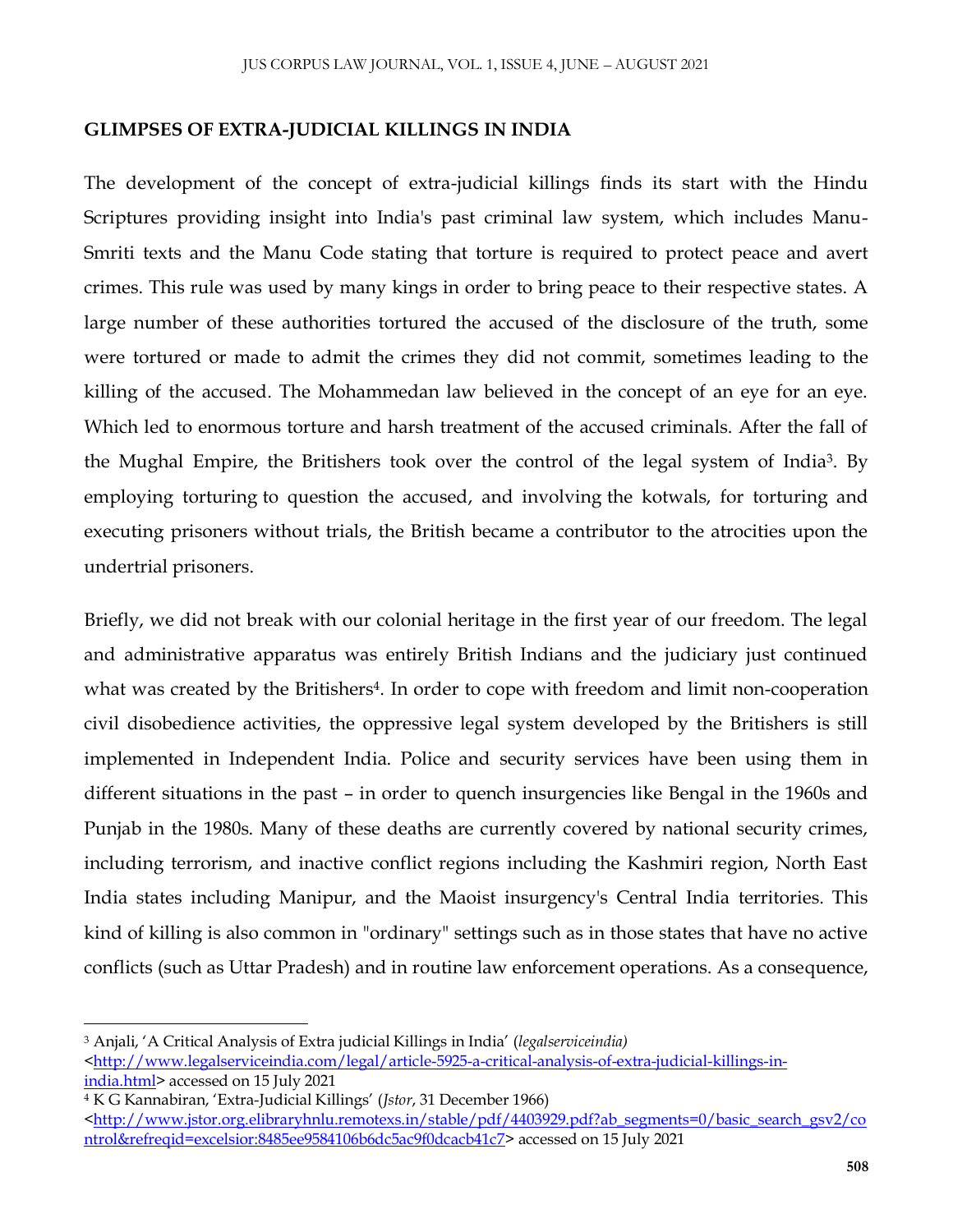similar assassinations have already been notified in comments published in 2012 and 2018 by the international rights experts at the United Nations.

Currently, India has seen rampant growth in extrajudicial killings. Suspects in custody by police or judicial custody face physical torture and psychological torment, and occasionally sexual torture and abuse. These events finally kill the suspect and are subject to extrajudicial executions or custodial brutality. In the recent case of extrajudicial killing of the accused of the Hyderabad rape case, all 4 accused were killed by the Telangana police at the same spot. More horrifying thing is that people were demanding this killing, there was uproar throughout the country. After the killings of those victims, everybody was so happy that nobody bothered about the fact that they were just accused not the convicts. They were not proven guilty of the crime for which they were killed. One more case of Vikas Dubey's encounter case highlights the importance of extra-judicial killings in the life of Indian people.

#### **PROVISIONS RELATED TO EXTRA-JUDICIAL KILLING IN INDIA**

### **Fundamental rights violated by extrajudicial killing**

 $\overline{\phantom{a}}$ 

The principal legislation that protects not just the guilty, but also every Indian citizen, Article 21. It says quite clearly that no individual shall, except through the method set out in the law, be deprived of his life and personal freedom<sup>5</sup>. Thus, under this legislation, a person accused has the right to be tried fairly, represented, judged on evidence, and without it, any authority has no right to take the life of a person, since that is to be deprived of a person's life without proper procedure and would, in turn, infringe on Article 21. It is not permissible to deprive someone of his life even though he is an abominable crime. It also violates the provisions of Articles 14 and 22 of the Constitution. Article 14 establishes equality before the law and equal protection of the law, which means everybody is equal unless stated contrary by the law, that's why this article gives everyone a fair trial and a fair opportunity to every accused or victim to present him/herself. Article 22 gives rights to a person held in custody, a procedure has to be

<sup>5</sup> Yajush Tripathi, 'Extrajudicial Killings in India : An Analysis on its Legality and Prevalence' (*the probono India*) [<http://probono-india.in/research-paper-detail.php?id=647>](http://probono-india.in/research-paper-detail.php?id=647) accessed on 16 July 2021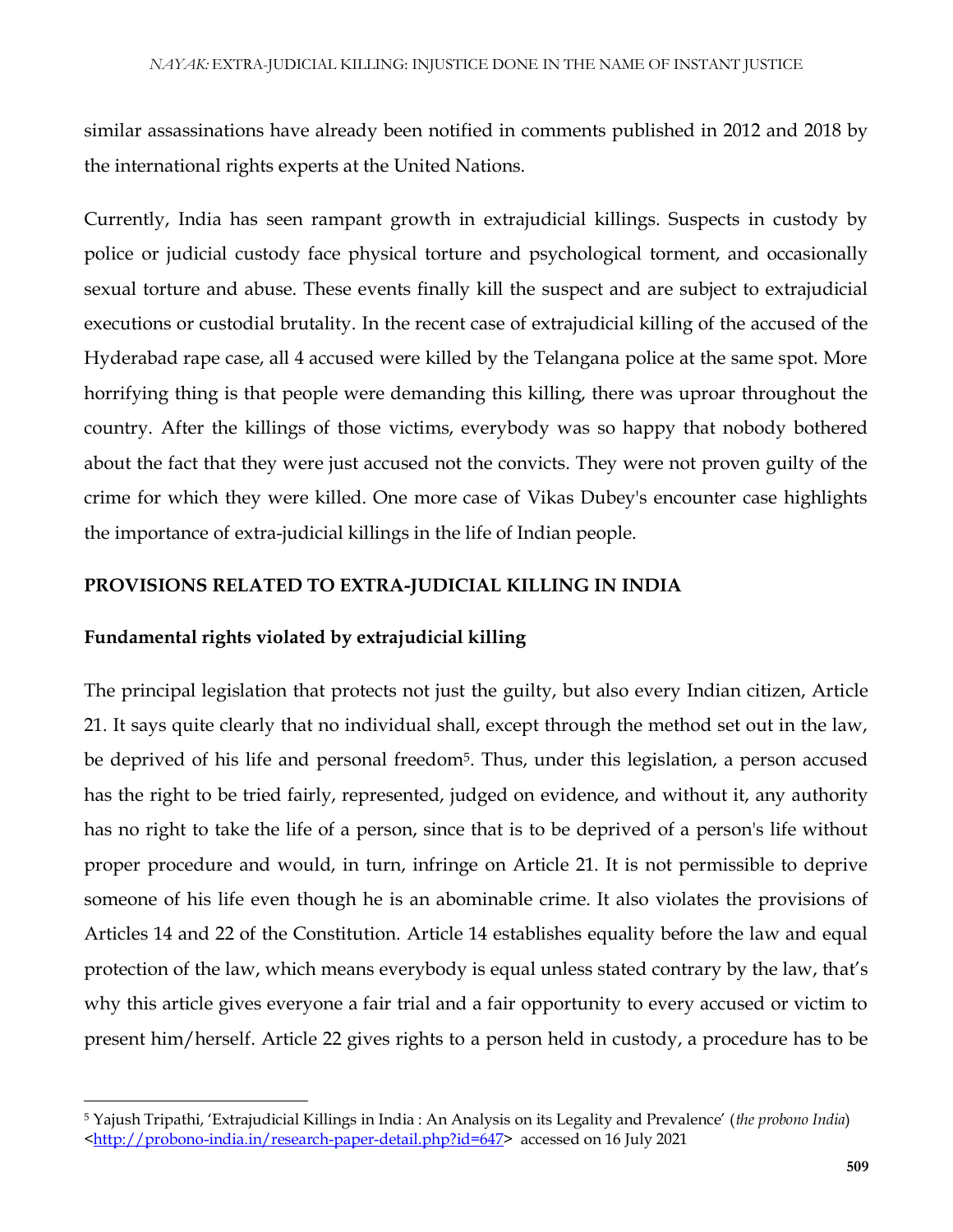followed after an arrest of a person by not following the prescribed procedure, extra-judicial killings attract violation of a fundamental right.

## **PROVISIONS USED BY POLICE OFFICIALS**

- Section 46 of Cr. P.C and 96 of IPC are used by the police officials as a defense after a prtrial killing of an accused.
- Article 46 of Cr. P.C Enables police officers to employ all the means necessary to arrest the detained person or control the situation. The use of excessive force can lead to death. For the sole purpose of self-defense or when it is imminently essential for maintaining peace and order, police forces are allowed to harm or kill the offender.
- In accordance with the Indian Penal Code (IPC) Article 96, every human person is entitled to a natural and inherent right to private defense. Which intern gives the right to police officers to kill or use massive force in order to defend themselves.
- The Armed Forces Act gives the Indian Defense Force broad rights to use lethal force in various cases and fails to include controls in the excessive use of those powers that end in varied reports of violations committed in places where AFSPA is implemented.

## **IMPORTANT JUDGEMENTS**

Om. Prakash & Ors. .v. State of Jharkhand<sup>6</sup> - in this it was ruled that it is not the duty of the police to take a person's life just because he or she is a dreadful murderer, and in this case, only 'encounters' were given the name of 'state-sponsored murder'. This act of killing some accused without any orders from the court, without any fair trial on the part of police will not be considered as a legal act in the eye of the criminal justice system.

People's Union for Civil Liberties & Anr vs. State of Maharashtra and ors.<sup>7</sup> -

The Bench of RM Lodha and Justice RF Nariman first underlined, in a detailed decision issued on 23 September 2014, that every individual has the right to life under Article 21 and that even

 $\overline{\phantom{a}}$ 

<sup>6</sup> *Om Prakash & Ors v State of Jharkhand* (2012) 12 SCC 72

<sup>7</sup> *People's Union for Civil Liberties & Anr v State of Maharashtra and Ors* CDJ 2014 SC 831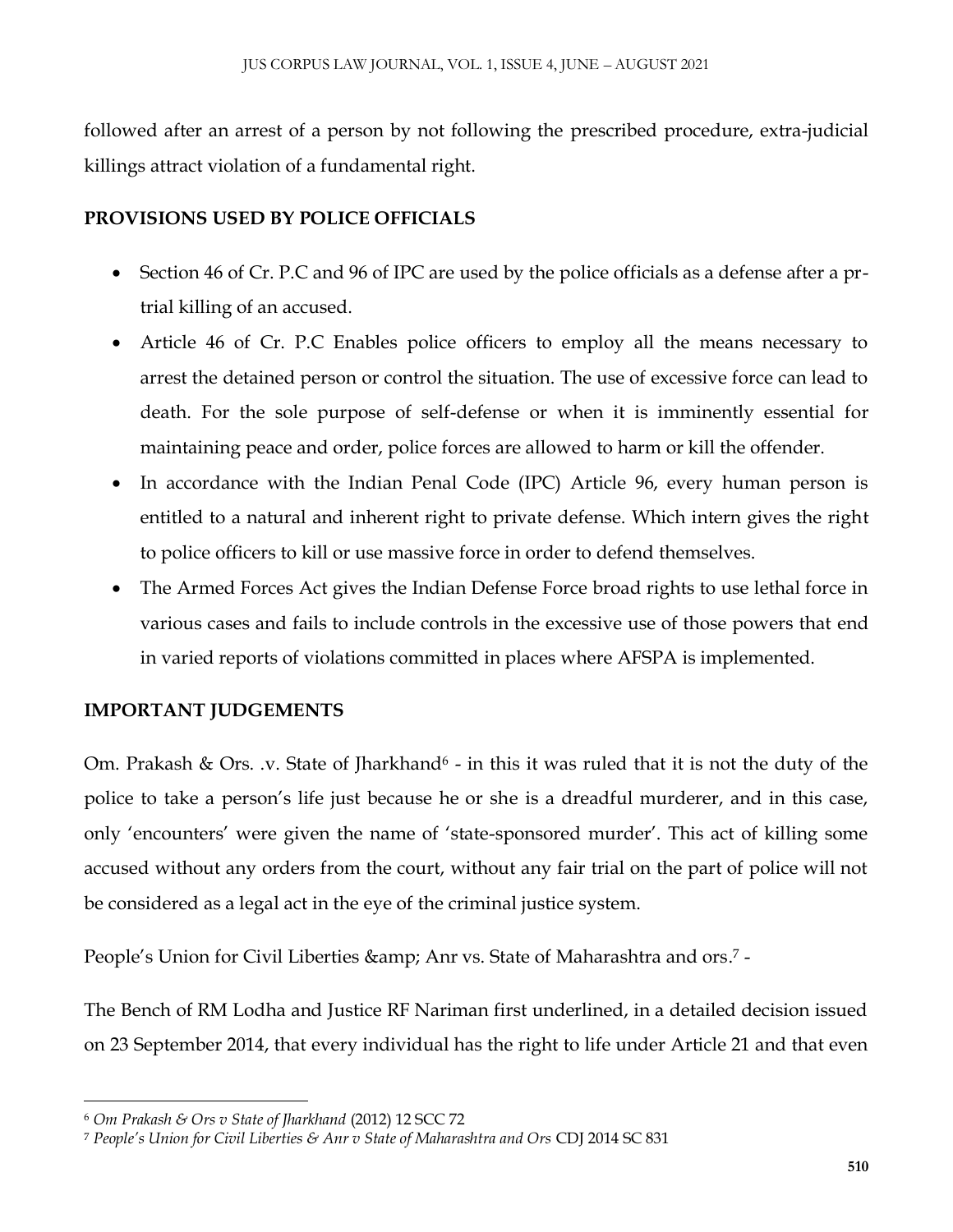the State has no jurisdiction to violate that right. Both the judges gave a pertinent observation on article 21. The Bench highlighted the need for an impartial investigation of the encounter killing by police. Whilst the Bench made it clear that it knew the tough and sensitive work police are required to do in combating crime, but still it stressed that offenders themselves must be brought to justice by respecting the rule of law. The Supreme Court finally published about 16 guidelines, after reading the proposals submitted by the High Court of the Bombay, PUCL (by the lawyer Prashant Bhushan), Amicus Curiae Gopal Sankaranarayanan, and the NHRC, among others. The main points were –

- Whenever police are informed about criminal movements, and/or activities relating to the perpetrators of a serious criminal offense, it should be reduced to some written form or electronically.
- Where a police party has encountered and firearms are used in accordance with a tip-off or receipt of intelligence as above; the consequence of which death occurs, then FIR shall be recorded to this effect and the FIR shall be sent to the Court without delay under section 157 of the Code.
- The CID or the police of another police station under the direction of a senior (at least a level above the head of the police party engaged in the encounter). The officer should carry out an independent inquiry into the incident/encounter.
- A piece of detailed information must be communicated to the NHRC or State Human Rights Commission.

Prakash Kadam & Etc. vs Ramprasad Vishwanath Gupta & Anr<sup>8</sup> - According to the judge, extrajudicial executions that are not carried out in an emergency are a cold and merciless assassination by people who must respect the law." So in order to incite terror in police officers' thoughts so as not to misuse the authority, a police officer who takes a person's life

 $\overline{\phantom{a}}$ 

<sup>8</sup> *Prakash Kadam & Etc vs Ramprasad Vishwanath Gupta & Anr* (2011) 6 SCC 189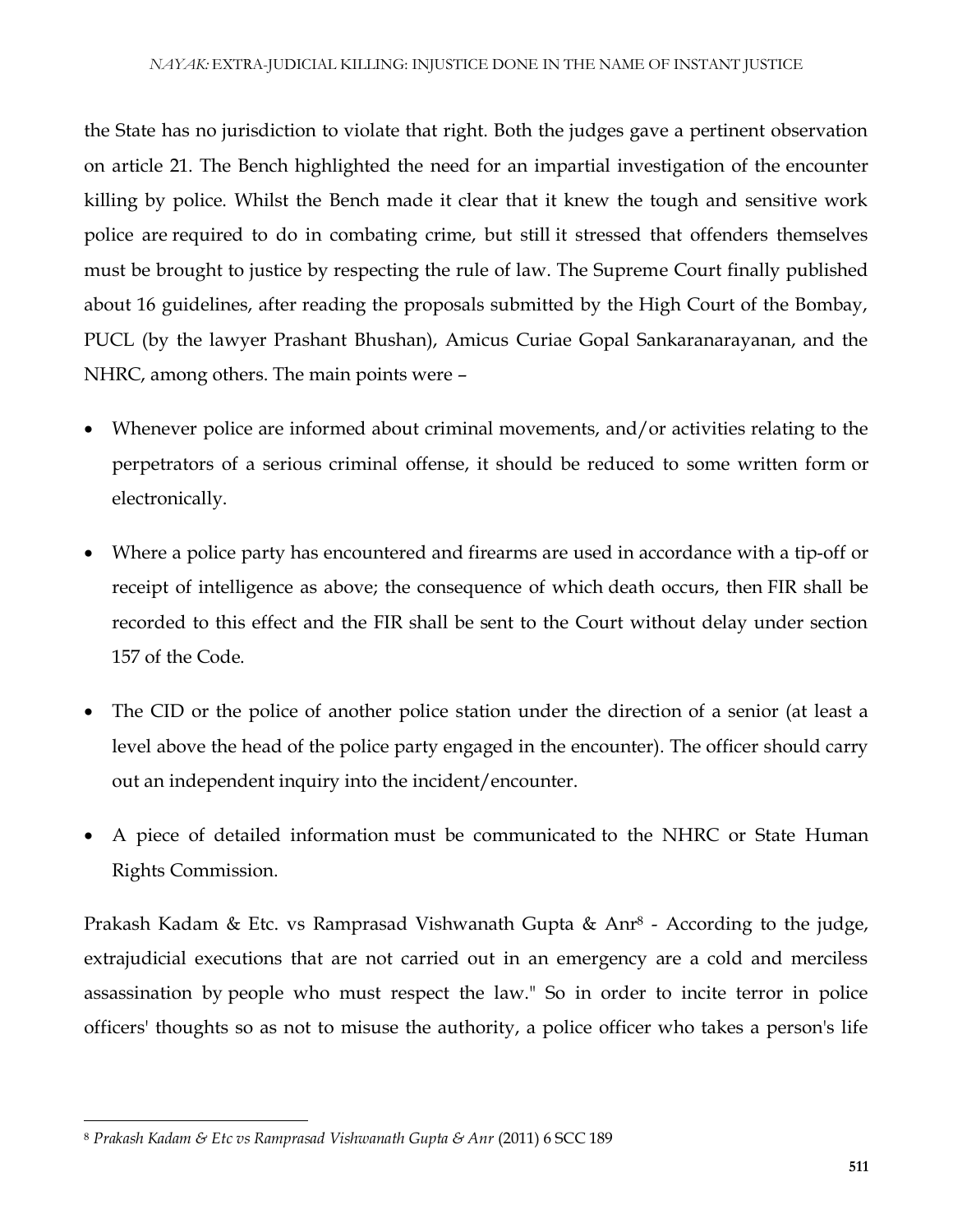illegally under the shadow of executing his duties, will be considered in "rare situations," and the person responsible will be condemned to death.

There are not many statutes related to this issue. There is no statute that directly addresses this growing issue, and also other judgments and provisions are also only in papers. After many encounters, not a single F.I.R is filed against the person responsible for this heinous crime. What is required is a full-fledged specific law related to extra-judicial killings, which will increase accountability in the eyes of law, and will also legalize and make the whole process followed after the killing mandatory and organized.

#### **GUIDELINES PRESENTED BY NHRC**

 $\overline{\phantom{a}}$ 

In the light of this, all States and territories of the Union have been urged by the NHRC to guarantee that police follow a series of directives when death occurs during a police encounter<sup>9</sup>.

- When the police officer learns the death information in an interaction between the police party and others, the officer shall put the information in the relevant register.
- Information received will be considered to be adequate to believe that an offense was committed and prompt action is needed to examine facts and circumstances leading to death in order to establish what was committed and by whom.
- As encounter party members are members of the police officers belonging to the same police station, the crimes should also be investigated by other independent investigative agencies, such as State CID.
- In situations concluding with conviction where police officers are punished based on the investigational results, the question of paying compensation to the dependents might be taken into account.

<sup>9</sup> Meera Emmanuel, 'Even State has no authority to violate Article 21: What the Supreme Court said about Encounter Killings back in 2014' (*bar and bench*, 2019) [<https://www.barandbench.com/columns/even-state-has](https://www.barandbench.com/columns/even-state-has-no-authority-to-violate-article-21-what-the-supreme-court-said-about-encounter-killings-back-in-2014)[no-authority-to-violate-article-21-what-the-supreme-court-said-about-encounter-killings-back-in-2014>](https://www.barandbench.com/columns/even-state-has-no-authority-to-violate-article-21-what-the-supreme-court-said-about-encounter-killings-back-in-2014) accessed 17 July 2021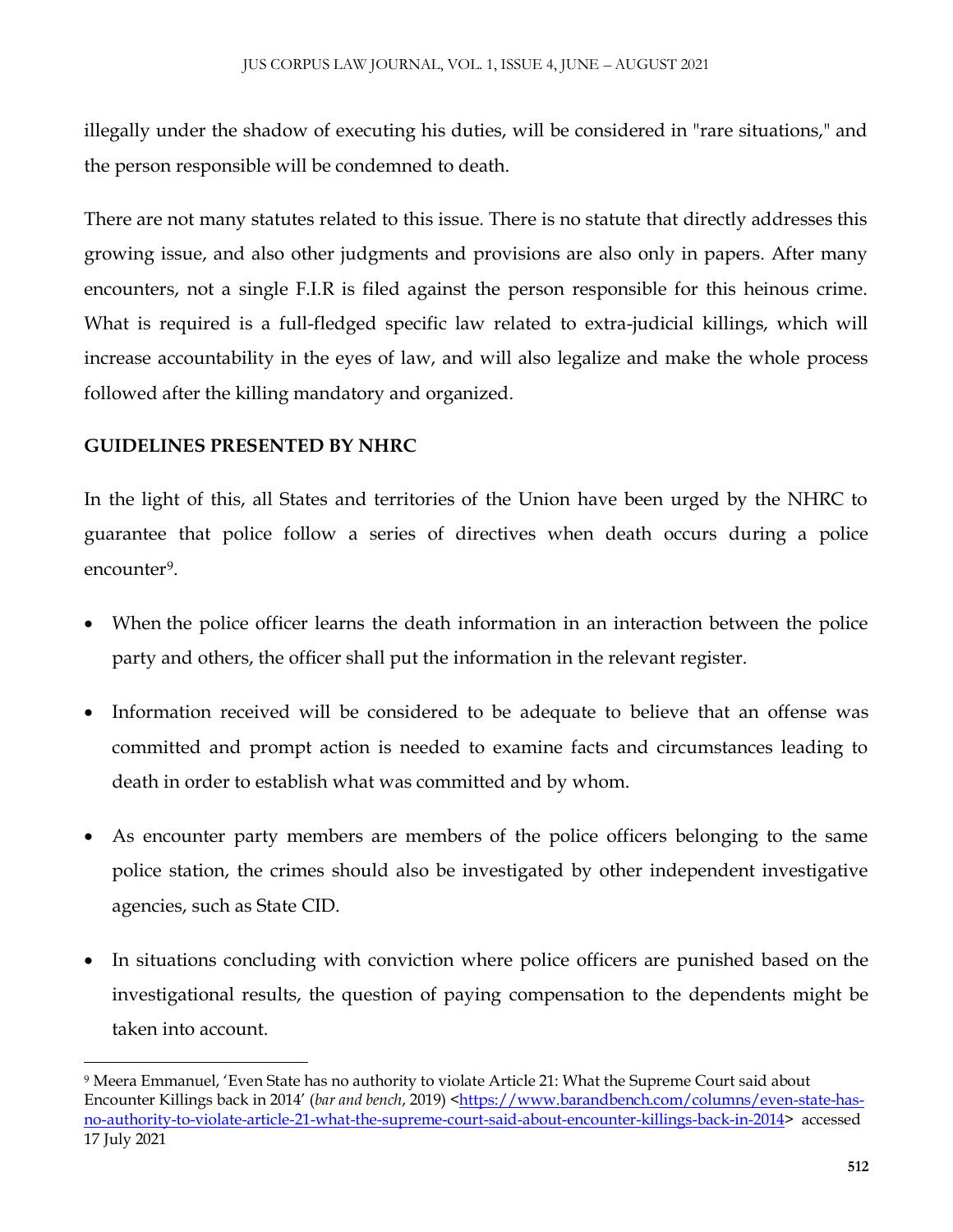According to my opinion, the primary reason behind extra-judicial killing is a delay in justice. Solving cases in India takes approximately more than 5 to 10 years. Heinous crimes such as the Nirbhaya Rape case also took around 7 years until the final justice was given to the girl. This case shock the consensus of the whole country in spite of which it took 7 years to rap up the case and deliver justice to the girl. This delay in justice can be the denial of justice, thinking of which the people support the extra-judicial killing. It develops out of trust in the courts since many feel the court will not provide justice in time. The fact of getting away with cold-blooded murder is the key reason behind police getting bolder by the day and killing at will. In order to decrease the number of extra-judicial killings, the judiciary has to gather the public trust by establishing fast-track courts for heinous and severe crimes, by increasing the appointment of the judges for the vacant seats, by increasing the daily working hours, etc.

The mental pressure that is being faced by the Indian police is also a reason for increasing extrajudicial killings. Day-by-day, as crimes in society rise in India police, are required to do essential jobs and deal with a number of complex circumstances, such as riots, public unrest, corruption, and other law-and-order problems. Anything happens in the country, the first authority that is questioned is the police. Once a crime is committed, police are pressed for greater performance and quick investigations from different sources. The police staff is too small to control such a large population. Today, the criminals are extremely prepared, strengthened, and equipped with existing heavy weaponry. A typical officer with a tiny gun or even a weapon that has been frequently given does not fit the current weaponry held by them. This mismatch can be seen in the Vikas Dubey case, when the police went to arrest him they had to face immense firing from heavy machine guns, which lead to the death of 8 U.P police cops. This explains that mighty criminals can therefore very simply break away from legal reach. This can be solved by increasing the police staff around the country with equipping them with updated weaponry. With updated vehicles, updated communication systems, etc.

#### **CONCLUSION**

Finally, I would simply want to say that the attitude should be to prioritize humanity and dignity over everything else in a democratic country like India. It is not a matter of justice that